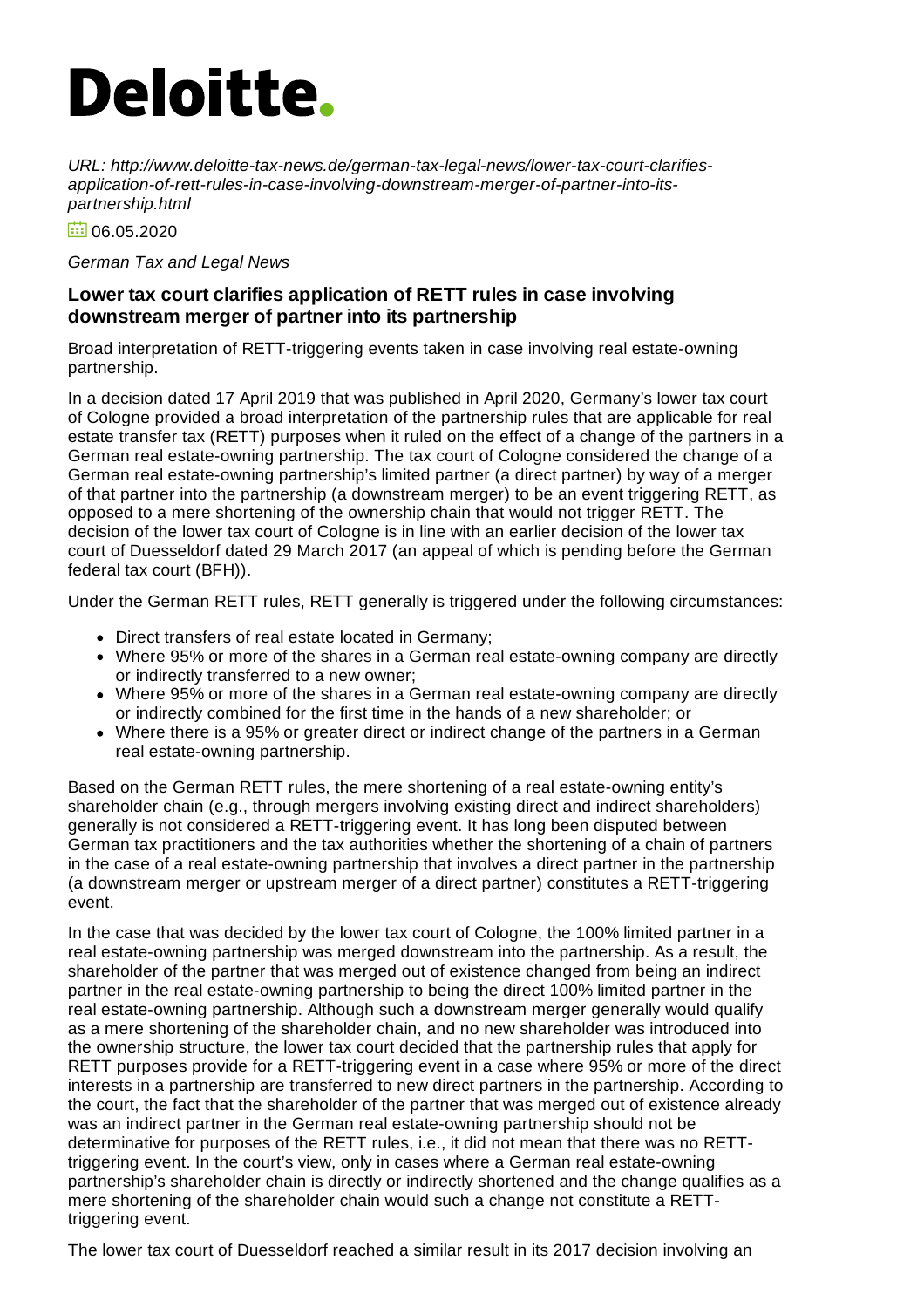upstream merger scenario, where the direct partner in a German real estate-owning partnership merged upstream into its shareholder.

An appeal of the lower tax court of Cologne's decision is pending before the BFH (as is the appeal of the decision of the lower tax court of Duesseldorf). Affected taxpayers that have been subject to German RETT under a comparable fact pattern should carefully monitor further developments.

It should be noted that certain changes to the current RETT have been proposed that would expand the partnership RETT rules to apply to corporations as well. The proposed RETT rules currently are in the legislative process, and the result and the timing of any changes are currently unclear. However, it appears likely that the proposed changes would enter into effect as from 1 January 2021. Further developments regarding the legislative process should be monitored by interested parties.

## Your Contacts

## Andreas Maywald

Client Service Executive | ICE - German Tax Desk [anmaywald@deloitte.com](mailto:anmaywald@deloitte.com) Tel.: +1 212 436 [7487](tel:+1 212 436 7487)

## Hannah Hildebrand

Senior Manager [hahildebrand@deloitte.com](mailto:hahildebrand@deloitte.com) Tel.: +1 212 436 [7432](tel:+1 212 436 7432)

www.deloitte-tax-news.de Diese Mandanteninformation enthält ausschließlich allgemeine Informationen, die nicht geeignet sind, den besonderen Umständen eines Einzelfalles gerecht zu werden. Sie hat nicht den Sinn, Grundlage für wirtschaftliche oder sonstige Entscheidungen jedweder Art zu sein. Sie stellt keine Beratung, Auskunft oder ein rechtsverbindliches Angebot dar und ist auch nicht geeignet, eine persönliche Beratung zu ersetzen. Sollte jemand Entscheidungen jedweder Art auf Inhalte dieser Mandanteninformation oder Teile davon stützen, handelt dieser ausschließlich auf eigenes Risiko. Deloitte GmbH übernimmt keinerlei Garantie oder Gewährleistung noch haftet sie in irgendeiner anderen Weise für den Inhalt dieser Mandanteninformation. Aus diesem Grunde empfehlen wir stets, eine persönliche Beratung einzuholen. This client information exclusively contains general information not suitable for addressing the particular circumstances of any individual case. Its purpose is

not to be used as a basis for commercial decisions or decisions of any other kind. This client information does neither constitute any advice nor any legally binding information or offer and shall not be deemed suitable for substituting personal advice under any circumstances. Should you base decisions of any kind on the contents of this client information or extracts therefrom, you act solely at your own risk. Deloitte